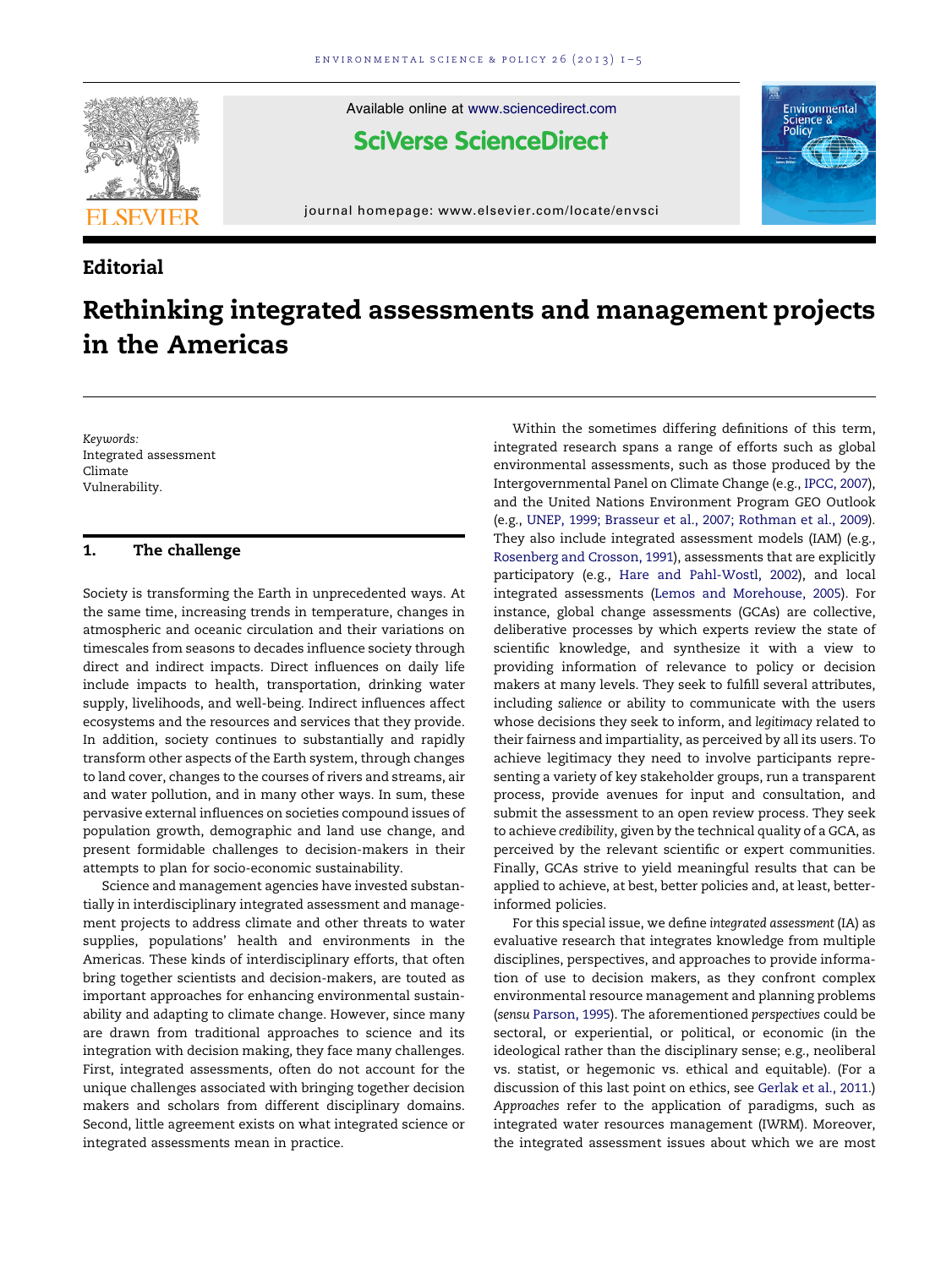interested are those that engage stakeholders and scientists in knowledge exchange and, in the most advanced cases, those that co-produce science and/or policy (e.g., [Ostrom](#page-3-0) and Ostrom, 2004; Lemos and [Morehouse,](#page-3-0) 2005; Robinson, 2008; [Wilder](#page-3-0) et al., 2010). The assessments in this special issue focus on regional and local-scale environmental and resource management problems.

With integrated assessment research and outreach, the devil is often in the details of implementing the work. For IA to succeed, project teams must meet a series of requirements, which include: overcoming the parochial concerns of individual disciplines, perspectives, and approaches, including specialized methods and jargon; adequate definition of the assessment project's audience and goals; definition of the scope of the project, and needs for sustained iterative engagement; communication across the research team and with decision-makers and other stakeholders, and the development of metrics and evaluation of the value added through an integrated process.

Previous literature points to several common concerns and lessons, such as in the design and implementation of IA, IWRM, and multi-stakeholder climate service or knowledgeto-action collaborative initiatives. For example, initiatives that integrate the perspectives of disciplines and/or sectors to address environmental issues, still rarely involve stakeholders in the development of the structure and foundational questions that the assessment will address [\(Parson,](#page-4-0) 1995; [Pahl-Wostl](#page-4-0) et al., 2005; McKenzie Hedger et al., 2006). This is reflected in the variety of assessment types in this special issue, which range from simply use-inspired work that speculates about the value of the research to decision-makers, to collaborative and sustained multi-disciplinary assessments, in which stakeholders are co-investigators.

In order to ensure that stakeholders have a central place at the table, many authors make the case that assessment must be relevant to local contexts (e.g., Moser and [Eckstrom,](#page-3-0) 2010; [Parson,](#page-3-0) 1995). This point relates closely to the need for a good fit between scientific knowledge and user or policy-maker needs (e.g., Lemos and Morehouse, 2005; [Timmerman](#page-3-0) and [Langaas,](#page-3-0) 2005; Sarewitz and Pielke, 2007). Such concerns have been embodied in regional integrated assessments ([Pulwarty](#page-4-0) et al., [2009\)](#page-4-0), where both context specificity and information fit are considered essential to adding value for information users.

Boundary organization theory provides a model for describing the roles and structures of the scientist-stakeholder relationships at the core of integrated assessments [\(Guston,](#page-3-0) 2001; [Cash,](#page-3-0) 2001). The theory refers to organizations that can link science and policy, intentionally spanning a boundary between policy-makers or professional practitioners (e.g., in resource management) on the one hand and scientific researchers on the other hand. Some functions that boundary organizations provide include: knowledge broker, facilitator, convener of dialogues, translator, integrator, arbiter of equity ([Buizer](#page-3-0) et al., 2010). These functions serve to build capacity that helps move co-produced knowledge to action. However, much work has been done to make the case that capacity building is necessary, but not sufficient, in integrated assessment, to generate information adoption in policy and operations (e.g., [McKenzie](#page-3-0) Hedger et al., 2006; Rotmans, 2006; Pulwarty et al., 2009; Moser and [Eckstrom,](#page-3-0) 2010). Several

of the papers in this special issue address these concerns and illustrate the challenges in making the knowledge-to-action link via integrated assessment.

One option for facilitating such linkages is through undervalued, but effective means, such as shared learning, shared visioning, and negotiation [\(vanKerkhoff](#page-4-0) and Lebel, 2006; [Pahl-Wostl,](#page-4-0) 2009; Moser and Eckstrom, 2010). Yet, even in such interactions, equity may not be served (Pfaff et al., this issue); or poor timing, in the decision-making cycle, or insertion of information garnered through shared learning, may render useless the information gained through integrated assessment (Castellanos et al., this issue).

In summary, the road to successful implementation of integrated assessment requires an evaluation of which techniques and approaches are most effective for a given setting. This collection of essays attempts to demonstrate that the requisite toolkit is likely to include such practices as capacity building, shared learning, co-production of knowledge, and timely monitoring. Under favorable conditions and done equitably, such approaches better inform policy and lead to good governance.

### 2. The contributions

The papers included in this issue are diverse and explore complementary approaches to region-specific interdisciplinary integrated assessment. They continue earlier inquiries on efficacy in the co-production of science and policy, as explored by [Agrawala](#page-3-0) et al. (2001) and Lemos and [Morehouse](#page-3-0) (2005), and work on challenges in developing and implementing initiatives, institutions, and organizations that facilitate knowledge exchange across the science-policy boundary, as in [Cash](#page-3-0) [\(2001\)](#page-3-0) and [Guston](#page-3-0) (2001). In particular, the present collection examines the value added through the process of interdisciplinary integration, challenges in communicating and coordinating across disciplines, and the relevance of these experiments for instituting policy and operational decisions.

Four papers in this special issue explore the experience of integrated assessment teams, and evaluate success through the lenses of integration of disciplinary domains, specific contexts, process, value added through integration, communication (among scientists and with stakeholders), and implications for policy.

Kirchhoff et al. examine the roles of institutions, perceived risk, and the character of organizations attempting to broker knowledge exchange. They compare case studies of integrated assessment and integrated water resource management projects in the United States and Brazil, and use the contrast in governance and institutional frameworks as givens in an examination of ancillary factors that facilitate the use of climate information in water resources decision-making and policy. The authors point to two critical factors in the uptake of information: (1) individual water manager risk tolerance and risk perception, which can enable or preclude information uptake, regardless of the potential provided by the institutional framework, and (2) the strength and character of partnerships formed by boundary organizations, which, they note, are conditioned by iterative engagement (engendering trust and strength of relationship) and sufficient human and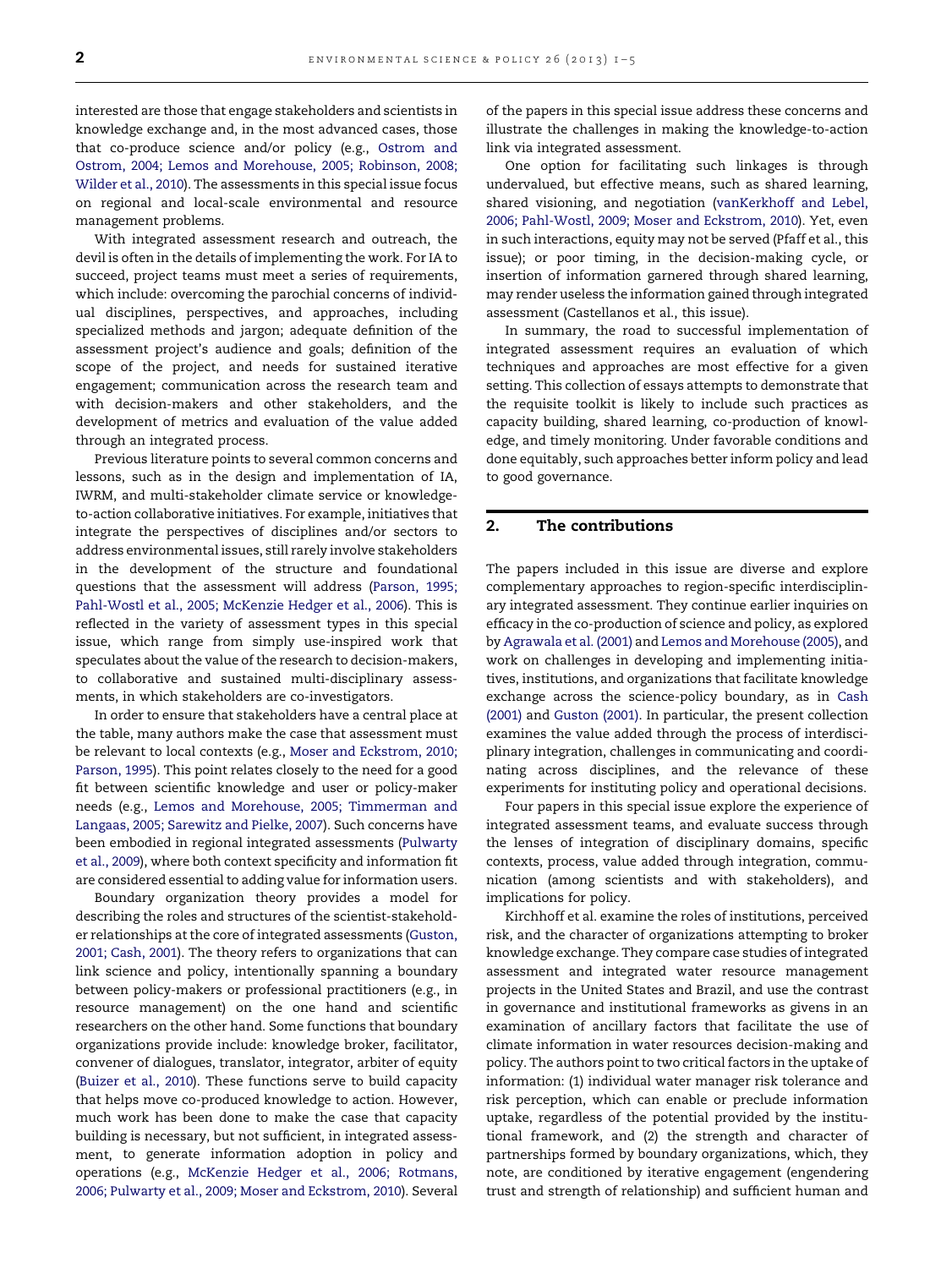technical capacity in water management agencies (engendering a secure foundation for knowledge exchange). Their findings are relevant to organizations brokering multistakeholder processes to build adaptive capacity.

Castellanos et al. evaluate difficulties in achieving knowledge co-production, in the context of agricultural livelihoods in Mexico and Central America. They note that successful communication is essential, but insufficient, in the coproduction of knowledge and policy. Their work highlights the important role of policy dynamics, for example between affected parties such as farmers and rural communities, and decision-makers with influence over structural conditions to address vulnerabilities. Key aspects of policy dynamics include the level at which management decisions are made, and the timing of decisions in the policy cycle. The latter, they maintain, is critical for the framing of information, to ensure successful infusion and adoption of information in policymaking. The authors note that the interdisciplinarity and cross-national strategies used in their approach broadened the scope of knowledge production and improved the usability of information; however, interdisciplinary integration was difficult, particularly with regard to the comparability of data collection. Their work also highlights the critical role of researchers' relationships with local boundary organizations [\(Cash](#page-3-0) et al., 2002), who can sustain efforts to translate science to the policy community and maintain ongoing assessment.

Romero Lankao and colleagues reflect on the experience of the ADAPTE initiative (Adaptation to the Health Impacts of Air Pollution and Climate Extremes in Latin American Cities), an issue-driven integrated assessment of climate-related public health risks in large urban areas – ''megacities'' – in the Americas. ADAPTE's work, across four multi-disciplinary teams in four countries, focuses on the challenges of initiating new researchers into working in a collaborative integrated assessment paradigm. The paper, sponsored by the Inter-American Institute for Global Change Research, illustrates the constraints to in implementing key facets of IA research, which include reconciling theoretical perspectives, sustaining iterative interactions between researchers and stakeholders, and developing communication infrastructure that facilitates the involvement of multiple stakeholder communities in assessment of health vulnerabilities and risks. The authors note, in particular, the role of societal transformations, such as democratization and governance decentralization in both enhancing public participation in inclusive participatory processes and, ironically, reducing the capacities of local governments to respond to environmental challenges.

Podesta et al. seek insights about collaborative interdisciplinary use-inspired research, through a process of active and systematic self-reflection by the integrated assessment team. They observe that interdisciplinary efforts are not without ''coordination costs.'' However, their outlook on such activities is sanguine, provided that the science and stakeholder partners engage in integrated activities throughout the course of a project – from project definition to validation of outcomes. The authors further state that shared problem definition, development of common language, and the use of adaptive budgeting foster successful integration. They conclude that cooperative production of knowledge hinges on a common definitions of success, and firm consensus on criteria for the

assessment of results. Moreover, Podesta et al. articulate the benefits of stakeholder engagement, a buzzword in integrated assessments, including improved credibility and acceptance of models developed by the research team, access to insights from a sufficient variety of actors, access to data, and greater success in developing and sustaining ongoing outreach to relevant communities.

Wilhelmi and Morss broaden the scope of typical flood hazards research, which has primarily addressed exposure to hazard, through the integration of multi-disciplinary knowledge regarding demographic sensitivities and coping capacities. Their approach offers a more comprehensive view of risk and vulnerability, and highlights the need for inclusion of a broader spectrum of indicators to prepare for a possible increased risk of flash floods, due to climate change-related increases in the chances of extreme precipitation. Such indicators include not only exposure and sensitivity, but also adaptive capacity and long-term preparedness. They note that the scale of information used in hazard assessment is important, because local data on social and behavioral characteristics of individuals and communities can provide a more nuanced interpretation of indicators. Combinations of quantitative and qualitative local-scale social and behavioral data, garnered through participatory mapping, also add value for placing scientific information into contexts that can be readily applied to policy.

A pair of papers from the Pacific Climate Impacts Consortium (Flower et al.; Murdock et al.) examines the projected ecological and economic impacts of climate change on forests and the timber industry in British Columbia, Canada. Their project integrates the disciplines of climatology, forest ecology, entomology, economics and forest management, through a series of engagements involving researchers and resource managers in the provincial and federal governments. The investigators used bio-climatic and bio-economic models to examine the confluence of potential changes in tree species distribution, insect pest outbreaks, and timber supply. Modeling decisions were grounded in dialogues between scientists and managers; thus, outputs included analyses of uncertainty that could allow managers to focus operational decisions on regions with relatively higher certainty in projections of the future. Among the many challenges in moving from knowledge creation to action, are appropriate matching of scales, particularly in the bio-economic modeling, and follow up on assumptions that prohibited the research team from a robust examination of worst-case scenarios. As with other IA initiatives, these authors point to ongoing, iterative interaction as a means of homing in on science that is sufficiently ''actionable'' for adaptation decision-making.

Pfaff and his co-authors, who are economists, conducted bargaining and gaming experiments, as a way of evaluating the effects of inequalities in information dissemination in support of adaptation. Their integrated multi-disciplinary research looks at nuances in the flows of climate forecast information, and note that even when all stakeholders are aware of the forecasts and use forecast information in bargaining for resources, such as water allocations, institutional factors can increase the vulnerability of the least empowered members of participatory groups. Their research illustrates the critical roles of capacity building and technical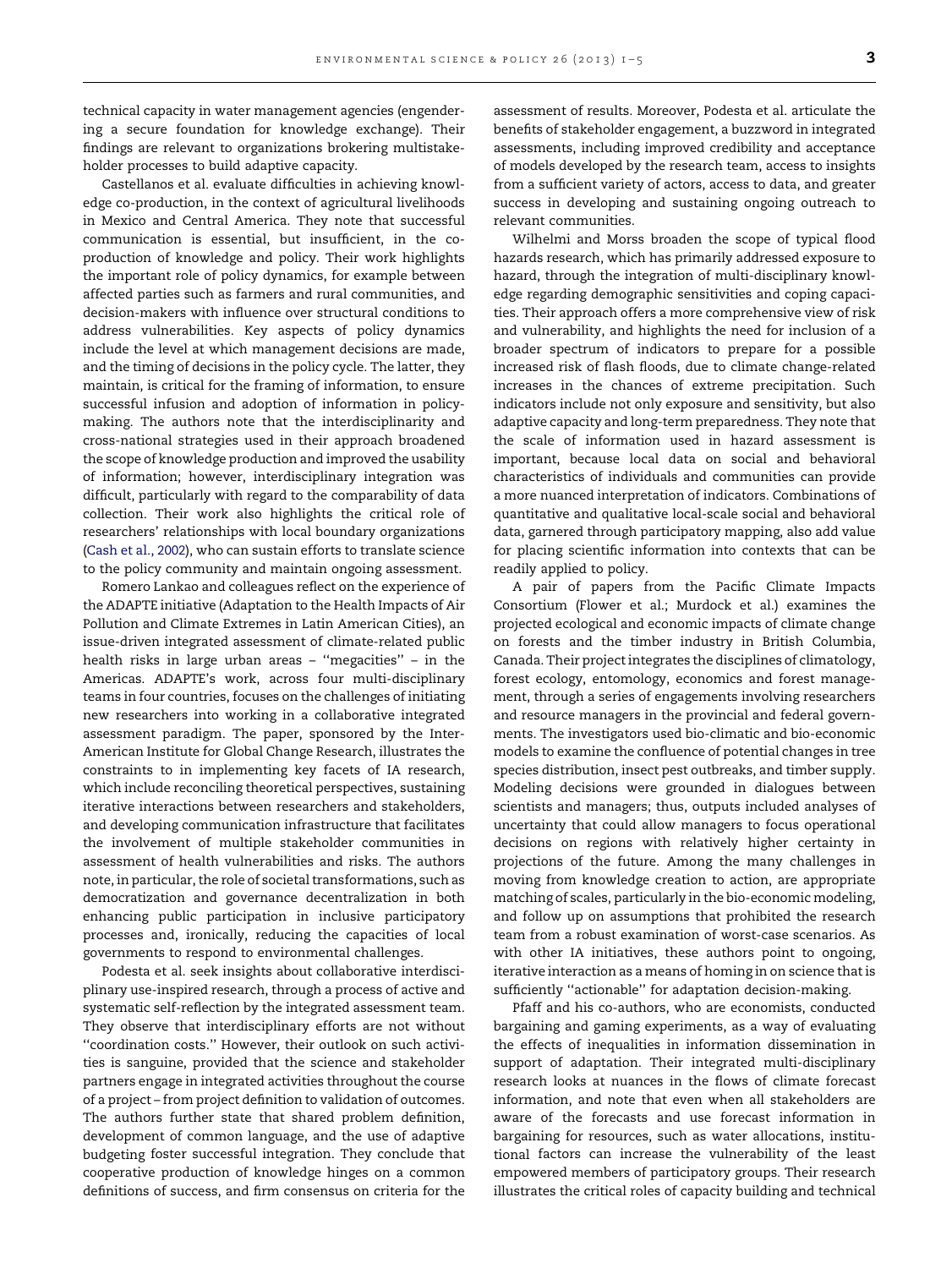<span id="page-3-0"></span>intermediaries to ensure correct forecast interpretation (notably, with regard to forecast certainty), and access to information. They suggest that experiments, using bargaining exercises, can help reveal information asymmetries and inequities and can allow integrated assessment teams to test a variety of institutional arrangements, to ensure that the good that comes from making use of seasonal forecast skill does not undermine the goals of reducing vulnerability and enhancing adaptation potential.

The paper by Varady et al. reports on an ongoing research effort by a binational, University of Arizona-based team supported by the Inter-American Institute for Global Change Research. The piece describes an integrated, interdisciplinary approach to incorporating climate diagnostics within adaptive water-resources management in northwestern Mexico and the southwestern United States. This initiative attempts to evaluate risks and vulnerabilities of climate threats to water supplies, populations and ecosystems, so as to help identify and strengthen regional adaptation. One key element of this approach is an information and policy product designed to improve the flow of climate diagnostics on drought- and monsoon-affected areas straddling the U.S.–Mexico border. The paper assesses both urban and rural vulnerabilities, particularly for groundwater use, climatic variability, and onset and strength of the North American monsoon. Finally, the authors report on a transborder community of practice led by scientists and resource managers, that has helped disseminate relevant vulnerability information to policy-makers. The paper offers lessons on opportunities and limitations of integrated assessments for enhancing regional adaptation to climate and water variability.

In summary, the papers in this special issue explore the efficacy of the core scientist-practitioner research partnerships of integrated assessments and their effectiveness in targeting solutions and enhancing information exchange. They also shed light on the challenges and opportunities offered by integrated assessments, including the obstacles to genuine stakeholder involvement, the goodness of fit between knowledge and user needs, the importance, but insufficiency, of capacity building, and the relevance of governance.

#### Acknowledgments

The guest editors would like to acknowledge several sources of inspiration and support in the process of bringing together this special issue. Christiane Barranguet, of Elsevier, encouraged us to pursue this effort, through spirited conversations following science-policy talks that we presented at the 2009 meeting of the Association for the Sciences of Limnology and Oceanography. Editors Jim Briden and Martin Beniston have carried the torch lit by Ms. Barranguet's initial spark of enthusiasm. Further impetus was given by the Inter-American Institute for Global Change Research (IAI); through IAI's Collaborative Research Network program, and its forward-thinking director, Holm Tiessen, we homed in on assessment projects in the Americas, and were able to connect with many of the authors represented in this special issue. The guest editors acknowledge the further boost that we received through the 2010 American Geophysical Union's Meeting of the Americas, from which we were able to garner additional ideas and momentum. Finally, we thank the National Oceanic and Atmospheric Administration and the National Science Foundation for their strong support of the kinds of regional assessment studies highlighted herein.

#### r e f e r e n c e s

- Agrawala, S., Broad, K., Guston, D.H., 2001. Integrating climate forecasts and societal decision making: challenges to an emergent boundary organization. Science Technology Human Values 26, 454–477.
- Brasseur, G., Jacobs, K., Barron, E., Benedick, R., Chameides, W., Dietz, T., Romero Lankao, P., McFarland, M., Mooney, H., Nathan, D., Parson, E., Richels, R., 2007. Analysis of Global Change Assessments: Lessons Learned. National Academies Press, Washington, D.C..
- Buizer, J., Jacobs, K., Cash, D., 2010. Making short-term climate forecasts useful: linking science and action. In: Proceedings of the National Academies of Sciences, [www.pnas.org/cgi/](http://www.pnas.org/cgi/doi/10.1073/pnas.0900518107) [doi/10.1073/pnas.0900518107.](http://www.pnas.org/cgi/doi/10.1073/pnas.0900518107)
- Cash, D., Clark, W., Alcock, F., Dickson, N., Eckley, N., Jäger, J., 2002. Salience, credibility, legitimacy and boundaries: linking research, assessment and decision making. KSG Working Papers Series RWP02-046. Retrieved 07.01.12 from: [http://papers.ssrn.com/sol3/papers.cfm?abstract\\_id=372280.](http://papers.ssrn.com/sol3/papers.cfm%3Fabstract_id=372280)
- Cash, D.W., 2001. In order to aid in diffusing useful and practical information: agricultural extension and boundary organizations. Science, Technology & Human Values 26, 431–453.
- Gerlak, A., Varady, R.G., Petit, O., Haverland, A., 2011. Hydrosolidarity and beyond: can ethics and equity find a place in today's water resource management? Water International 36 (3), 251–265.
- Guston, D.H., 2001. Boundary organizations. Science Technology Human Values 26, 399–408.
- Hare, M., Pahl-Wostl, C., 2002. Stakeholder categorisation in participatory integrated assessment processes. Integrated Assessment 3, 50–62.
- IPCC, 2007. In: Pachauri, R.K, Reisinger, A. (Eds.), Climate Change 2007: Synthesis Report. Contribution of Working Groups I, II and III to the Fourth Assessment Report of the Intergovernmental Panel on Climate Change. Core Writing Team. IPCC, Geneva.
- Lemos, M.C., Morehouse, B.J., 2005. The co-production of science and policy in integrated climate assessments. Global Environmental Change 15, 57–68.
- McKenzie Hedger, M., Connell, R., Bramwel, P., 2006. Bridging the gap: empowering decision-making for adaptation through the UK Climate Impacts Programme. Climate Policy 6, 201–215.
- Moser, S.C., Eckstrom, J.A., 2010. A framework to diagnose barriers to climate change adaptation. In: Proceedings of the National Academies of Sciences, In: [www.pnas.org/cgi/doi/](http://www.pnas.org/cgi/doi/10.1073/pnas.1007887107) [10.1073/pnas.1007887107.](http://www.pnas.org/cgi/doi/10.1073/pnas.1007887107)
- Ostrom, E., Ostrom, V., 2004. The quest for meaning in public choice. American Journal of Economics and Sociology 63 (1), 105–147.
- Pahl-Wostl, C., 2009. A conceptual framework for analyzing adaptive capacity and multi-level learning processes in resource governance regimes. Global Environmental Change 19, 345–365.
- Pahl-Wostl, C., Möltgen, J., Sendzimir, J., Kabat, P., 2005. New methods for adaptive water management under uncertainty – the NeWater project. In: Paper in the EWRA 2005